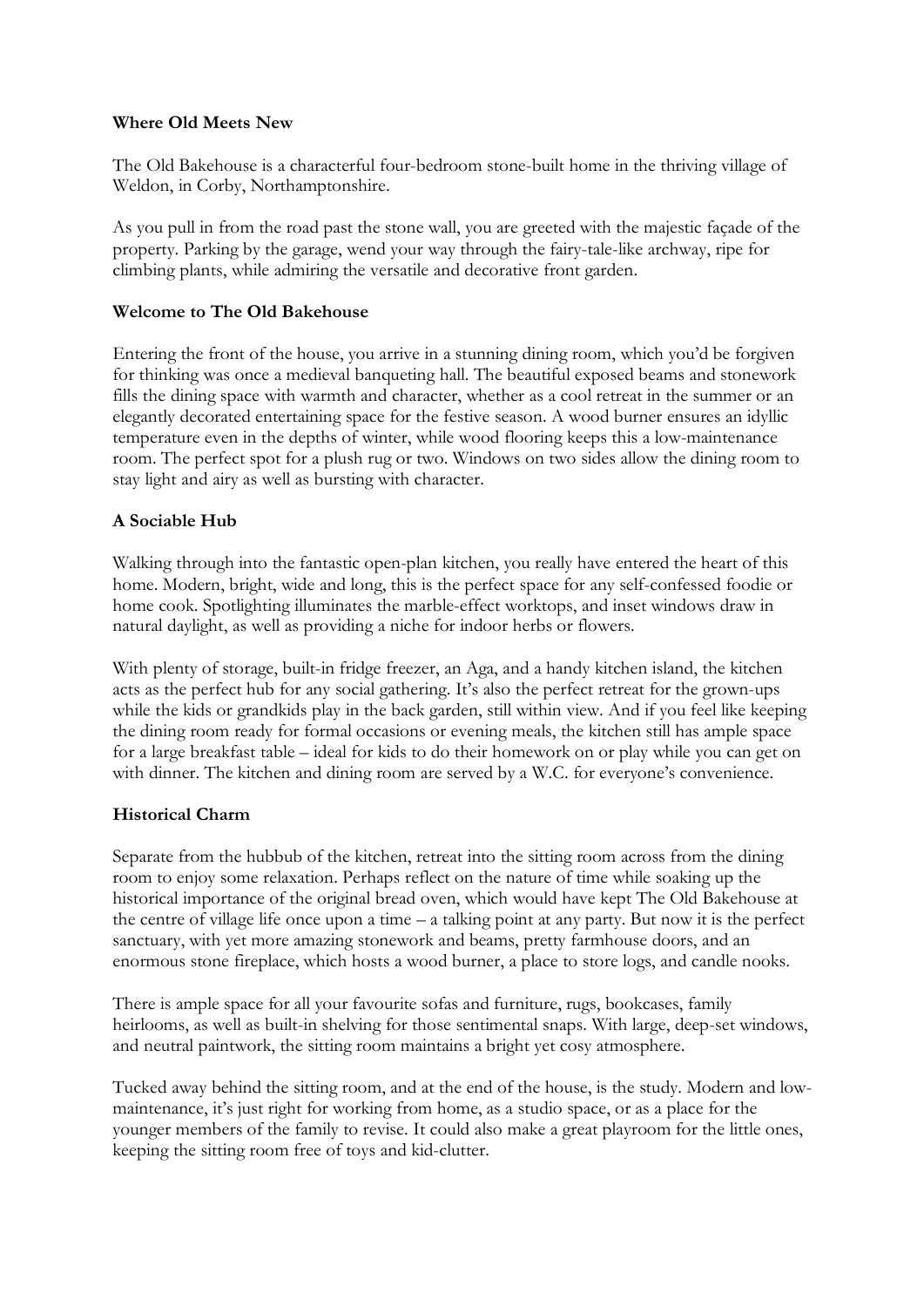## **Fantastic Family Accommodation**

The door from the snug opens to a neat hallway with a storage cupboard and a staircase that leads to a wonderfully spacious bedroom above the garage, with a large dressing room and its own en suite shower room. The considered layout of this part of the house makes it possible to use this space as a self-contained annexe – if adding a kitchen into the lobby area – or as separate living quarters for an older parent or teenager's den.

The bedroom itself is light and modern, with a plush carpet and space for a double bed and some furniture. The window is actually a non-functioning door, which adds a touch of quirky character. The en suite is both functional and elegant, and the dressing room could easily become a walk-in wardrobe, a living room, or a little library. Back downstairs, the large and sophisticated snug has doors that open up onto the back garden, cooling down the house on a hot summer's day, as well as functioning as an additional party area when guests wish to retreat from the sun.

The stairs from the dining room lead to a long landing, which connects all three bedrooms on this side of the house. Nestled in seclusion on the left side of the stairway is the master suite, which features touches of the Bakehouse's history, while still being bright and spacious – where better to unwind after a busy day? Other than the en suite, of course, which boasts a huge walkin shower and heated towel rail, and lots of storage for all those grooming supplies. Classic, clean and simple.

The first bedroom of the right side of the landing features stonework and a wooden floor. Although there is plenty of headroom, it would make a gorgeous child's room as its close to the master suite and within earshot of the adults downstairs, as well as having plenty of nooks for toys and keepsakes.

The third, double bedroom at the end of the hall overlooks the rear garden and is spacious and airy with a country-cottage feel. Older children will appreciate the peace and quiet this room provides while still feeling connected to the rest of the household.

These two bedrooms are served by the long family bathroom that separates them. With a large, wood-panelled bath, heated towel rail, basin and loo, it's everything family and guests need. The wooden floor and classic tiling make a spruce-up quick work.

# **Step Outside**

The enclosed rear garden offers a patio area – great for a BBQ – a lawn area for kids to play on, a boarder to display a range of colourful plants, a place to grow a few vegetables, and a useful greenhouse for potting around in. A lovely space for lounging in the summer with a cocktail or for gardening under the spring sunshine. The Bakehouse really is the house for all seasons.

# **Near and Far**

Weldon is two miles from the centre of Corby, which has a fantastic range of shops and leisure facilities, including the Corby East Midlands International Swimming Pool. The town is located along the A43, A427, A6003 and near the A14.

Corby is served by six bus routes to local towns and cities, and the East Midlands Railway runs hourly services to London St Pancras. There is also a peak-time service that runs north.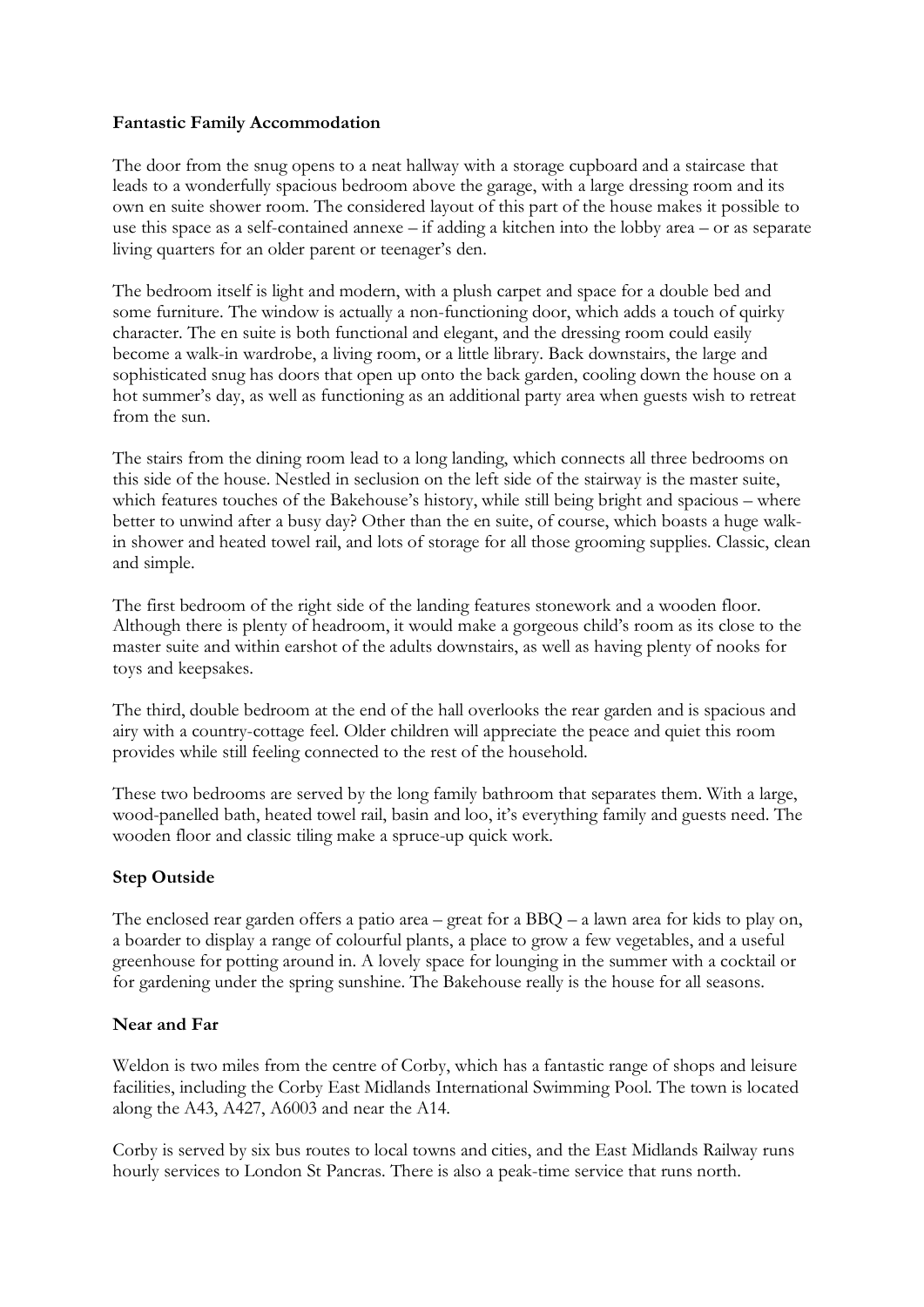Weldon CoE Primary School serves the local area and a pre-school runs in the village hall. Weldon itself has two pubs, the CAMRA-approved Shoulder of Mutton and The George, formerly a  $17<sup>th</sup>$  Century coaching inn. St Mary's Church is an early- $13<sup>th</sup>$  Century limestone church and is located just to the south of the main village. There's also a doctor's surgery.

Sports clubs include the Weldon Cricket Club and Weldon United. With a WI, Royal British Legion, art group, and an amateur theatre school, there's plenty of ways to become a part of community life.

\*\*\*

## **A Warm Welcome**

Orchard House is a modern, three-bedroom detached home nestled in Glapthorn village just a couple of miles away from the historic town of Oundle, and a stone's throw from a medieval church.

Enter through the bespoke, hardwood front door into the light and airy hallway. If you can resist ascending the inviting oak balustraded stairs, head to the open-plan kitchen-dining area to relax and enjoy a brew while admiring the view of the peaceful church or the pretty lawned garden.

When you're in the mood to entertain, the Rangmaster stove with induction hob, double oven, overhead extractor, granite work surfaces, and full suite of integrated appliances has you covered and, of course, you can chat to your guests while cooking – and enjoying a glass of vino. The cream-coloured units and spotlighting make the kitchen-diner a radiant, refreshing space for spending quality time with family and friends.

When the kids, pets, or muddy-booted friends invade this heart of the home, the easy to clean tiled floor and the adjacent utility room with sink offers the perfect place to restore order, as well as providing a convenient depository for boats and coats when coming in through the garden.

## **Family Friendly Flow**

Orchard House doesn't just offer scope for entertaining; across the hall, and with a view of the church, you will find a study with plenty of space for shelving, filing systems, and fibre-optic internet – a suitable hub for any digital nomad or flexi-worker.

The sitting room provides the perfect retreat for the cold, dark winters; you'll hardly notice the clock change while snuggling up in front of the Aga multi-fuel stove, flanked by a beautiful stone fireplace. The Karndean flooring gives a rich undertone to the room that will compliment any plush rug, furniture, family heirlooms or pictures. In the lighter months, the windows draw the garden into the room, making it the perfect place to while away the afternoon with a good book.

All the rooms downstairs are serviced by a WC for everyone's convenience.

## **Sleep Well**

Upstairs, three double bedrooms provide ample room for everybody to unwind and recharge. The master bedroom, at the rear of the house, is given a luxurious feel by the full height pitched ceiling with exposed timber beam, and the Juliette balcony sets the tone for any romantic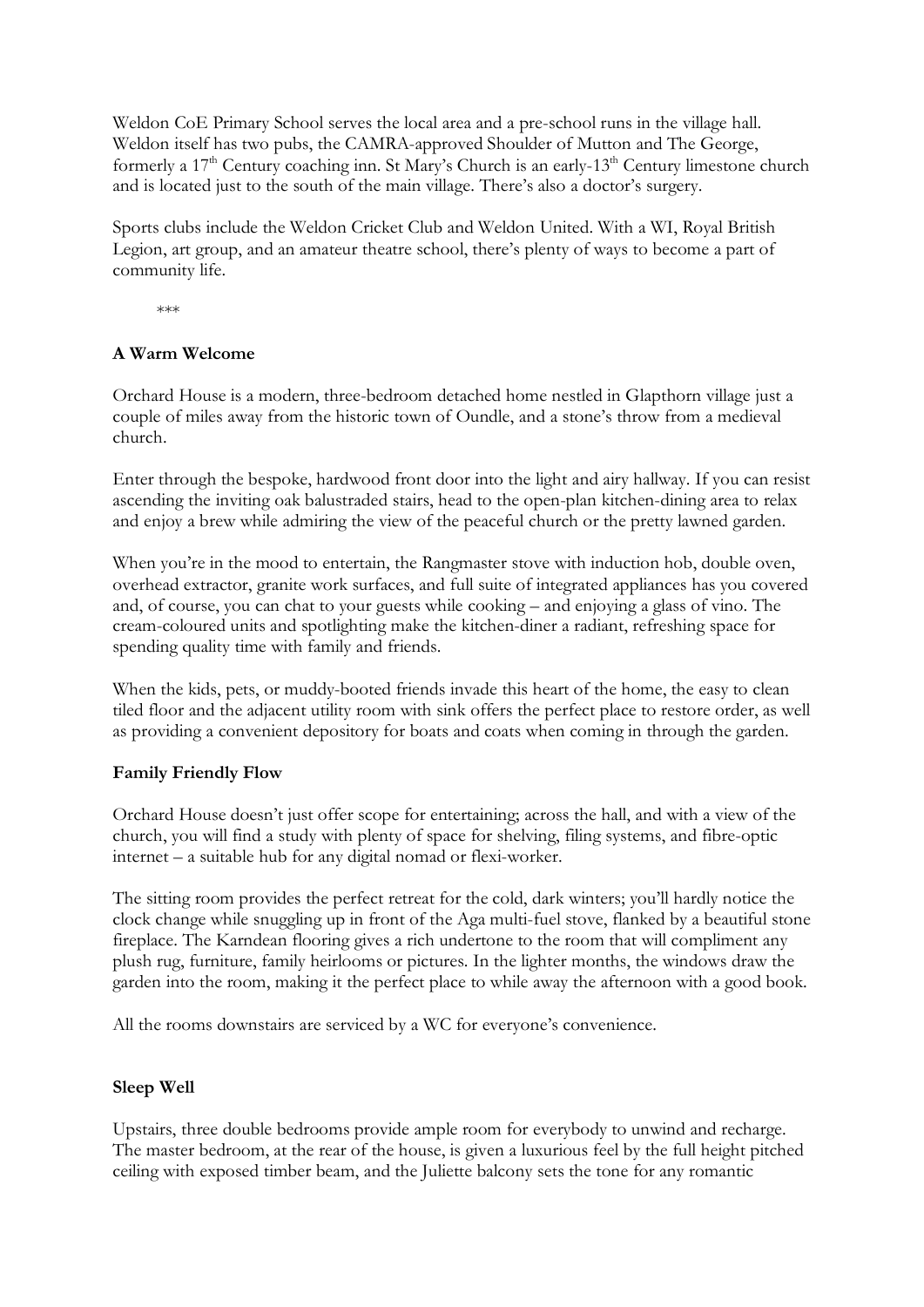evening. Choosing an outfit is a doddle thanks to the large fitted wardrobes, which keep this beautiful, light room clutter-free, and an alcove provides the opportunity for a chest of drawers or a bookcase. An en suite shower room, with Vitra sanitary ware, glazed shower cubicle, heated towel rail, WC and washbasin offers a private space to prim and polish.

Across the light-flooded, half-galleried landing, the modern, tiled family bathroom has a spa-like feel and may just tempt you into lighting a few candles and drawing a bubble bath. There is also an overhead shower.

The two double bedrooms at the front of the property are elegantly decorated and boast lovely views across to the church – a tranquil retreat for family or guests.

A retractable loft-ladder leads to an attic room, easily large enough for a study, library, gym, hobby or games room, and quite literally takes entertainment to a whole new level. This converted space has spotlighting, Velux windows, and ample storage, so anything is possible here.

## **Step Outside**

Constructed with local dressed stone in 2012, the property has been designed to chime with the historic feel of Glapthorn's older buildings. As you arrive by the cottage-garden flower beds, you will notice that the elegant exterior is finished with ashlar window sills, lintels, plinths, and a blue slate roof.

The garden is surrounded by a beautiful limestone wall perfect for climbing roses and providing privacy in which to relax or host a party on the easy to maintain lawn. There are several places suitable for seating, one of which set under a pergola to provide shade on those lazy, summer days, as well as room for potted plants or vegetable planters.

Double gates provide access to a timber shed, and from the off-street driveway straight into the garden at the rear of the house.

At the side of the house, a pedestrian gate allows access to and from the main street, the side passage providing a convenient place to store refuse or prop up a bike.

There is no chance of getting chilly; the house is supplied by an air source heat pump to underfloor heating on the ground floor and the first floor, with rooms featuring separate thermostats, eliminating arguments between the hot- and cold-blooded members of the family.

Insulation conforms to modern high standards, with double glazed timber-framed windows, making Orchard House a highly efficient and low-energy consumption home, perfect for both the eco- and budget-minded.

## **Out and About**

The village of Glapthorn – winner of the ACRE Best Village Award 2019 – is nestled in the gently rolling hills of the countryside, with plenty of footpaths and bridleways that ensure any number of stunning walks.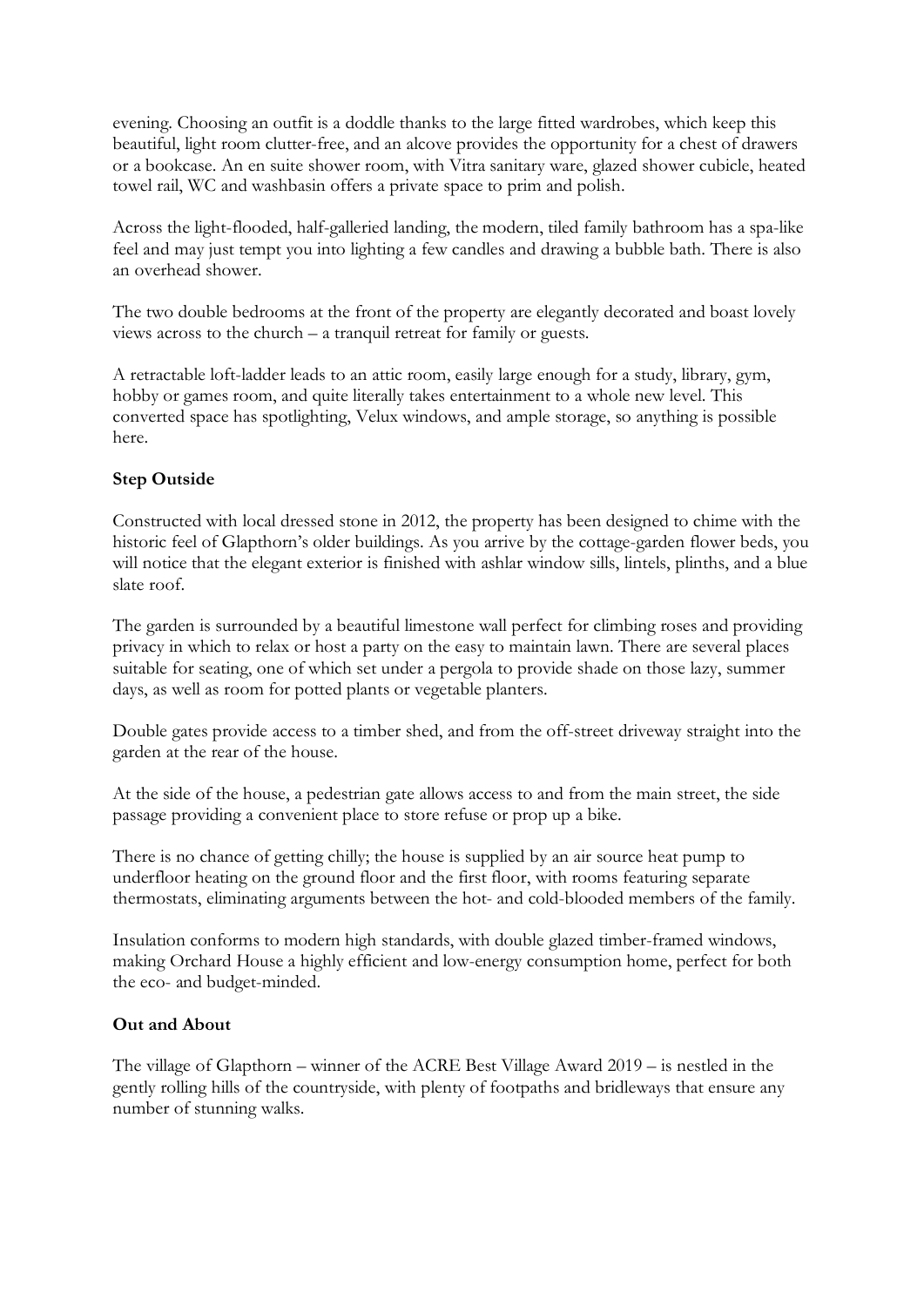For nature lovers, the nearby woodland/nature reserve has Saxon earthworks and is a place of special scientific interest due to its range of species. Come for a walk in May to catch the stunning carpet of bluebells.

A village hall is the community hub, hosting a weekly village social club, along with other groups, clubs and events. The local primary school is rated Good by Ofsted.

Glapthorn is close to the market town of Oundle, which has a range of family-run shops as well as a handy Waitrose. The nearby towns and cities of Cambridge, Leicester and Peterborough provide a vast range of shops, health care, leisure and sports facilities, and restaurants, schools and universities, so everything you need is within easy reach.

Peterborough also offers mainline services to London that take around 50 minutes, making Glapthorn a great place to commute from, while still maintaining a peaceful, leafy atmosphere in which to live.

\*\*\*

The Waldrons is a gorgeous four-bedroom farmhouse cottage nestled in the conservation village of Ashill, Cullompton, with 1.8 acres of land and equestrian facilities.

## **A Scenic Approach**

Pull in through the side gate and past the traditional stonewall encompassing the pretty front garden and park by the barn or stables. Admire the trees as you head to the entrance porch with part-glazed door and windows, which will shelter you whatever the Devon weather has in store, and provides a convenient place to wriggle out of wellies and coats.

The front door leads you directly into the sitting room. Three windows allow light to flood into this family space and provides the immediate sense of home, and an open fireplace offers comfort year-round, as well as being a lovely focal point. With a neutral colour scheme and lots of space for your favourite items of furniture, it's easy to put your stamp on this fantastic family area. A WC in the inner hall next to the sitting room ensures convenience for guests.

# **Carefully Preserved Character**

The kitchen lies just beyond and exudes an idyllic cottage-kitchen feel while remaining bright and airy. A double oven with hob, and the built-in appliances, make cooking a joy, especially while savouring those views over the rear garden. With all the storage and facilities you need, hosting parties and gatherings in this kitchen is a fun and sociable experience. With space for a breakfast table by the large window, it's the perfect spot to wake up gently with a brew, or you can take the garden door to listen to the early songbirds. The kitchen also boasts a wood burner to add a cosy boost in the winter months.

Walk through into the dining room where you'll immediately be struck by the characterful exposed beams and drawn towards the double patio doors that open onto the back garden. A great space in which to enjoy a Sunday roast with family and friends, or open up those patio doors for a summer party.

Off the dining room, in the old barn, is a utility area with a work surface, stainless steel sink unit, floor-mounted boiler and plumbing for appliances. This part of the house also offers a pantry,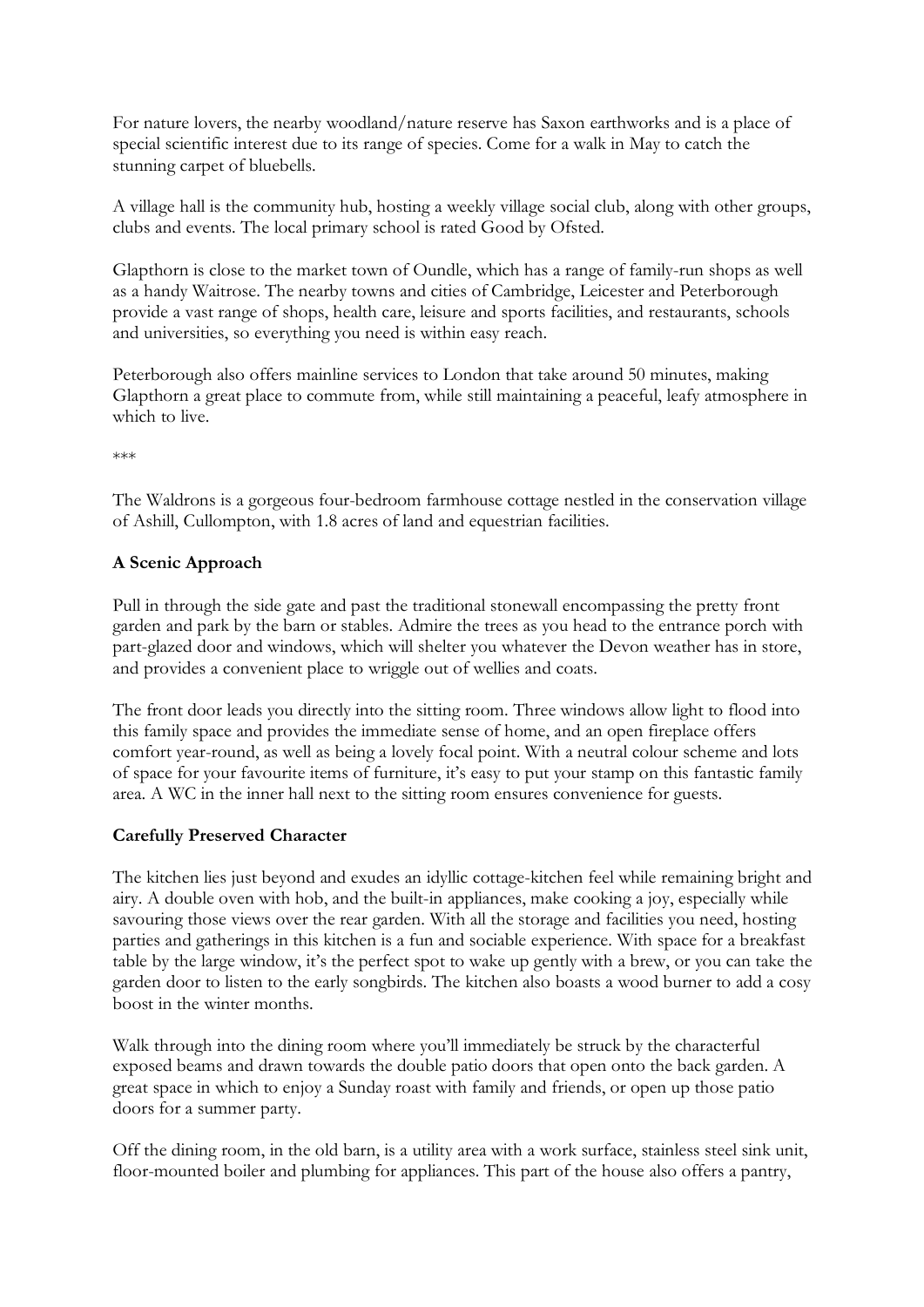tack room, log store, and a further storage area that leads up to the first-floor loft space. With the necessary planning consents, there is scope here to expand the accommodation facilities.

## **Peaceful Slumber**

Returning to the inner hall, you will find stairs leading onto a landing bathed in natural light. At the end of the landing, the large and bright master suite boasts a dressing room with open wardrobe and cupboards – ideal for choosing an outfit in a snap – with a door leading into the first-floor storage area of the old barn. An en suite with panelled bath, shower, and basin is the icing on the cake, providing a place of solitude and relaxation. There's a separate low-level loo for privacy and convenience.

Adjacent to the master, bedroom four could become the perfect nursery or playroom due to its position near the master and the family bathroom, which has a bath, loo, basin, airing cupboard with immersion tank, and window.

Bedroom two features a double window overlooking the front garden, a fireplace, storage or wardrobe and shelving. Bedroom three also has a lovely view outside. Either bedroom would be perfect for guests or teenagers after more space and privacy.

## **Your Natural Haven**

The rear garden, which can be accessed from the kitchen, dining room, and storage area, is a lush green expanse with trees, plants, and lawn. There's a patio seating area – with built-in BBQ – with a gently inclining steps onto the main garden. Here keen gardeners can make use of the potting shed and greenhouse, and budding equestrians can take in the view of the paddock.

The paddock itself is fenced in, with shady spots gifted by the fruit trees, and far-reaching views over the countryside. A stable and store lay to the side of the paddock, and the nearby stone building – currently used as another stable – has the potential to become a garage.

## **Local Amenities**

Ashill is served by an active village hall, a quaint village pub and a small church, and has easy links to Honiton and the East Devon coast. Uffculme, less than two miles away, provides shops, a post office, library, and scenic old railway and riverside walks. The primary and secondary schools in Uffculme are rated Good and Outstanding, respectively.

Five miles from the M5, the property still offers seclusion while maintaining links to Exeter, Taunton, and London. Fast trains from Tiverton Parkway provide a quick commute to Exeter, or London Paddington within two hours. Due to its perfect positioning, The Waldrons promises peaceful county living with maximum convenience.

(An example of copy that can be used with the agent's own headings, separated here only for clarity)

Rock House is an early Victorian, Grade II listed, five-bedroom semi-detached property in Maidencombe, with scope for renovation. With stunning views across the water, sweeping gardens, and a gorgeous crenellated roofline, Rock House offers a once-in-a-lifetime opportunity to transform this historical gem into a thriving home or business.

<sup>\*\*\*</sup>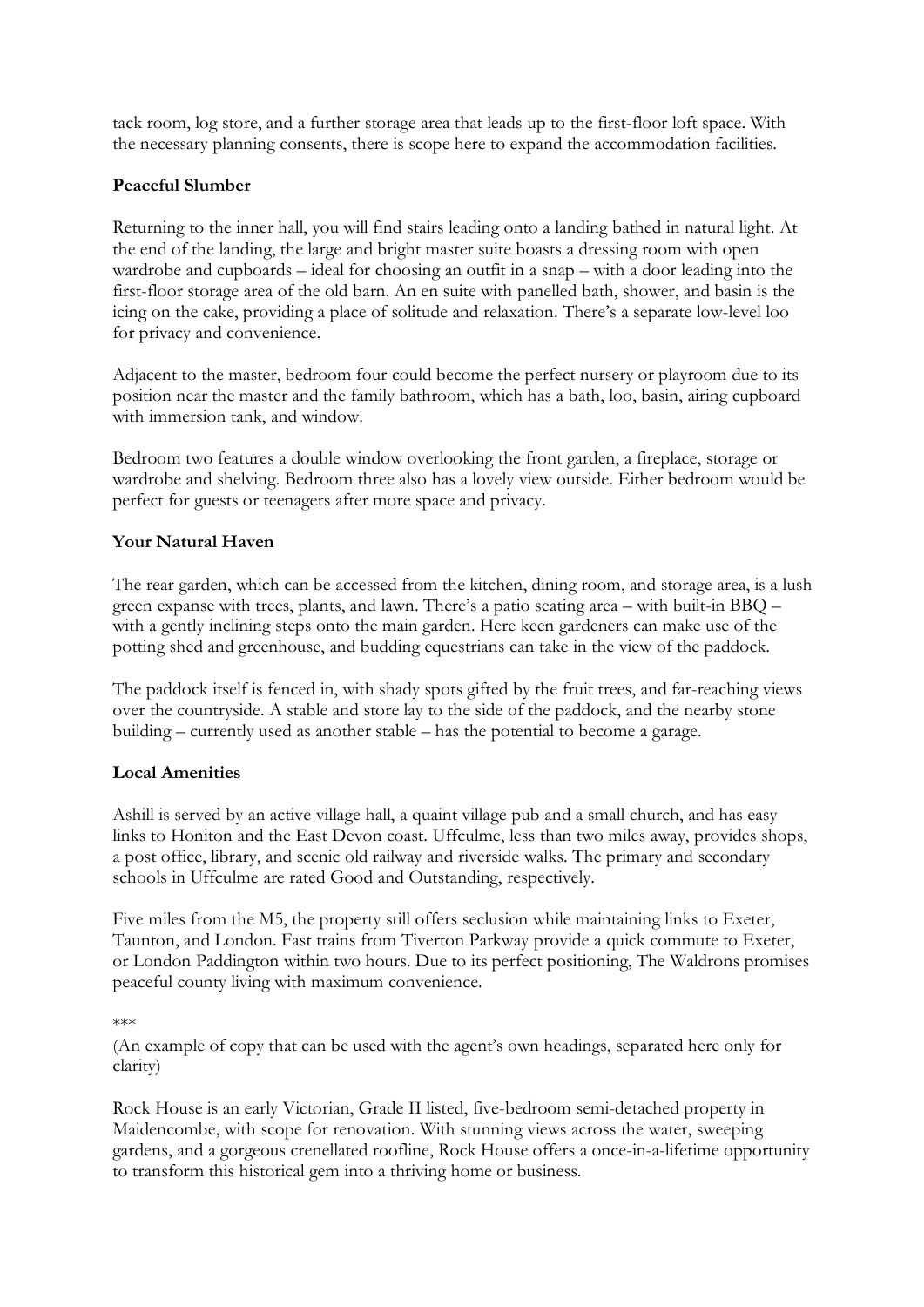Approaching by the main driveway, you will find a courtyard with plenty of parking. Once owned by Rudyard Kipling, who wrote fondly of his time here, Rock House has a unique cultural feel, and a plaque commemorating the famous writer graces the side of the house.

The stately front door welcomes you into the porch, with solid oak parquet flooring and Art Deco glazed windows. Go through the oak door into the hallway, which immediately radiates warmth thanks to the period fireplace. This hallway, with its Art Deco cornicing and breathtaking barley-twist staircase, is the perfect reception area in which to welcome friends, family, and guests with a statement. Imagine the staircase thronged with garlands or festive decorations, and you'll see how wonderful Rock House would be for hosting countless memorable and happy family occasions.

After a ramble over your estate, you and your guests can make use of the cloakroom with WC tucked to the side of the hallway before entering the morning room, which again oozes character in the form of a Minister fireplace and lovely ornate ceiling cornicing. French doors, with shutters, open onto the rear terrace, where you can't fail to notice the spectacular views. A wonderful entraining space, the morning room can handle a grand piano – for those Brontëinspired evenings – and a snooker table, as well as your favourite pieces of furniture to showcase. Radius topped French doors also lead into the dining room.

No evening of entertaining is complete without a ballroom, and Rock House has the keenest dancer covered, offering an amazing space with a dance floor, surrounded by oak parquet flooring. Light pours into this incredible room through the two high and wide sash windows, crowned by more elegant cornicing, and, of course, enough head height for a chandelier. An opulent place to host everything from an evening of music to a wedding party.

Back through the hallway, you will find a study with yet more amazing sea views – where better to run your business from home while keeping an eye on your estate? Alternatively, you could use this room as a private library, exhibition room, or art studio.

An inner hallway leads into a storeroom, wine cupboard, and the bright country-style kitchen with a fantastic four-oven Aga, larder, and yet more beautiful scenery. The kitchen offers enough space for you to design your ideal set-up, whether you are a keen cook or like to keep things rustic.

The dining room, nestled between the kitchen and the morning room and accessed through a serving lobby, draws the eye over the gardens and the sea through 180-degree bay windows. A fantastic breakfast nook, you can relax and enjoy the changing seasons while pondering the history implied by the servant's entrance and truncated staircase that, in a bygone era, led to the servants' rooms. For more formal dining, be it a Sunday roast or a quintessential afternoon tea, this majestic dining area can happily handle a large table and cupboards, all lit by antique-style candle fixtures. Your guests cannot fail to be impressed by the elegant cornicing, and the fireplace boasting carved oak cheek pieces, hearth and mantel.

#### **First Floor**

Ascending the stairs, take a moment to pause on the little landing halfway  $up - a$  lovely waiting area that can hold a loveseat – and admire the gold-leaf moulding and cornicing on the feature ceiling. Or turn and gaze out at the castellated rooftop before arriving on the landing.

Head straight to the end of the landing to enter the private and secluded master suite. Two bay sash windows highlight the fabulous scenery surrounding the two aspects they showcase, and the white walls with gold trimming ensure the master brims with majesty. Several built-in wardrobes cover the storage needs of even the most enthusiastic fashionista, and the generous proportions call out for a beautiful rug and dressing table as well as glittering chandelier. This incredible space grants you the boudoir you deserve at the end of a hectic day.

Test out your eye for design and add your own version of luxury to the master en suite bathroom, which offers the floorspace and height for something truly spectacular.